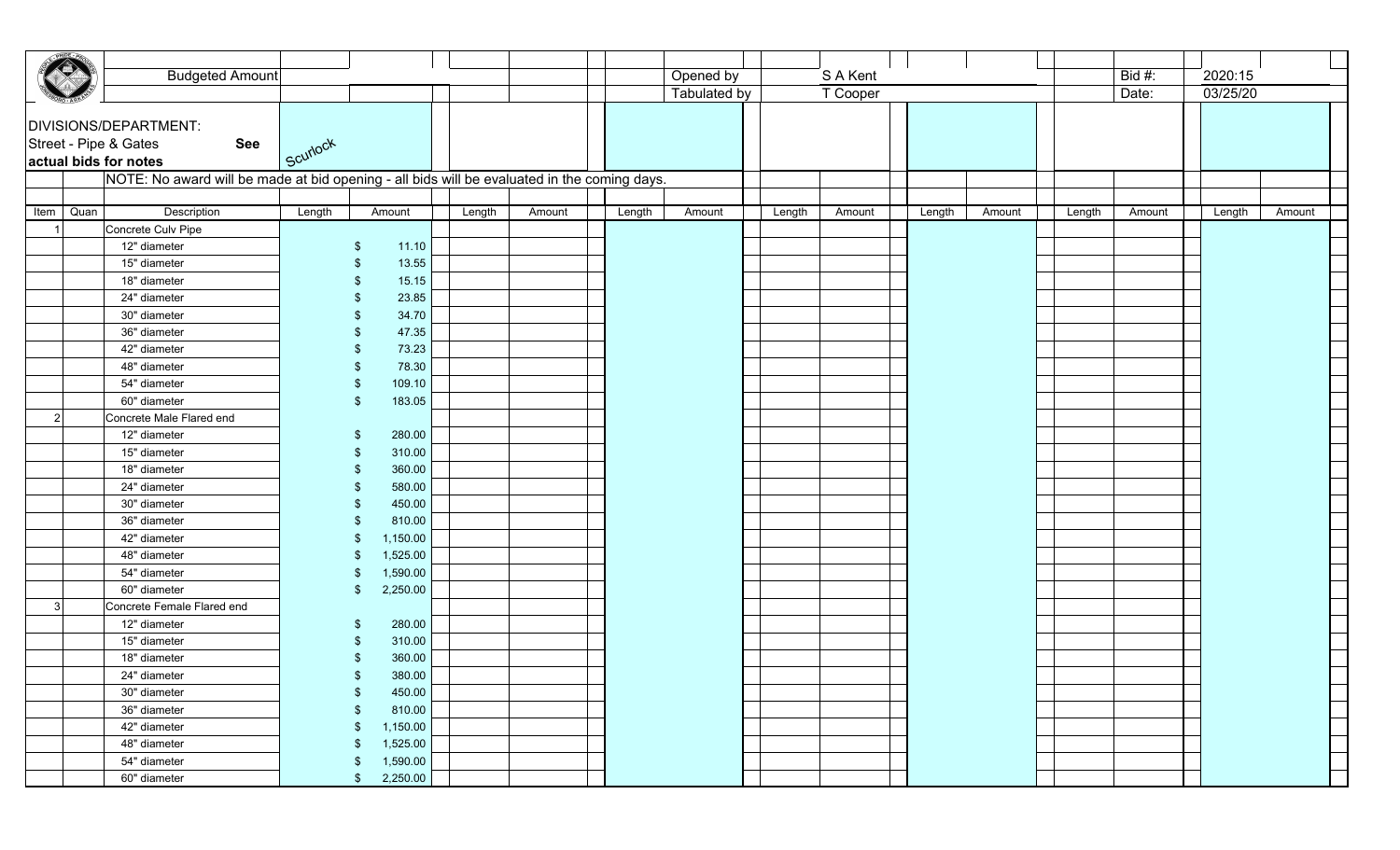| 4a             | Corrugated Metal Bituminous   |  |  |  |  |  |  |
|----------------|-------------------------------|--|--|--|--|--|--|
|                | 18" diameter                  |  |  |  |  |  |  |
|                | 21" diameter                  |  |  |  |  |  |  |
|                | 24" diameter                  |  |  |  |  |  |  |
|                | 30" diameter                  |  |  |  |  |  |  |
|                | 36" diameter                  |  |  |  |  |  |  |
|                | 42" diameter                  |  |  |  |  |  |  |
|                | 48" diameter                  |  |  |  |  |  |  |
|                | 54" diameter                  |  |  |  |  |  |  |
|                | 60" diameter                  |  |  |  |  |  |  |
| 5a             | Corrugated Metal Bitum. Bands |  |  |  |  |  |  |
|                | 12" diameter                  |  |  |  |  |  |  |
|                | 15" diameter                  |  |  |  |  |  |  |
|                | 18" diameter                  |  |  |  |  |  |  |
|                | 21" diameter                  |  |  |  |  |  |  |
|                | 24" diameter                  |  |  |  |  |  |  |
|                | 30" diameter                  |  |  |  |  |  |  |
|                | 36" diameter                  |  |  |  |  |  |  |
|                | 42" diameter                  |  |  |  |  |  |  |
|                | 48" diameter                  |  |  |  |  |  |  |
|                | 54" diameter                  |  |  |  |  |  |  |
|                | 60" diameter                  |  |  |  |  |  |  |
| 4 <sub>b</sub> | Corrugated Metal Aluminized   |  |  |  |  |  |  |
|                | 18" diameter                  |  |  |  |  |  |  |
|                | 21" diameter                  |  |  |  |  |  |  |
|                | 24" diameter                  |  |  |  |  |  |  |
|                | 30" diameter                  |  |  |  |  |  |  |
|                | 36" diameter                  |  |  |  |  |  |  |
|                | 42" diameter                  |  |  |  |  |  |  |
|                | 48" diameter                  |  |  |  |  |  |  |
|                | 54" diameter                  |  |  |  |  |  |  |
|                | 60" diameter                  |  |  |  |  |  |  |
| 5 <sub>b</sub> | Corrugated Metal Alum. Bands  |  |  |  |  |  |  |
|                | 12" diameter                  |  |  |  |  |  |  |
|                | 15" diameter                  |  |  |  |  |  |  |
|                | 18" diameter                  |  |  |  |  |  |  |
|                | 21" diameter                  |  |  |  |  |  |  |
|                | 24" diameter                  |  |  |  |  |  |  |
|                | 30" diameter                  |  |  |  |  |  |  |
|                | 36" diameter                  |  |  |  |  |  |  |
|                | 42" diameter                  |  |  |  |  |  |  |
|                | 48" diameter                  |  |  |  |  |  |  |
|                | 54" diameter                  |  |  |  |  |  |  |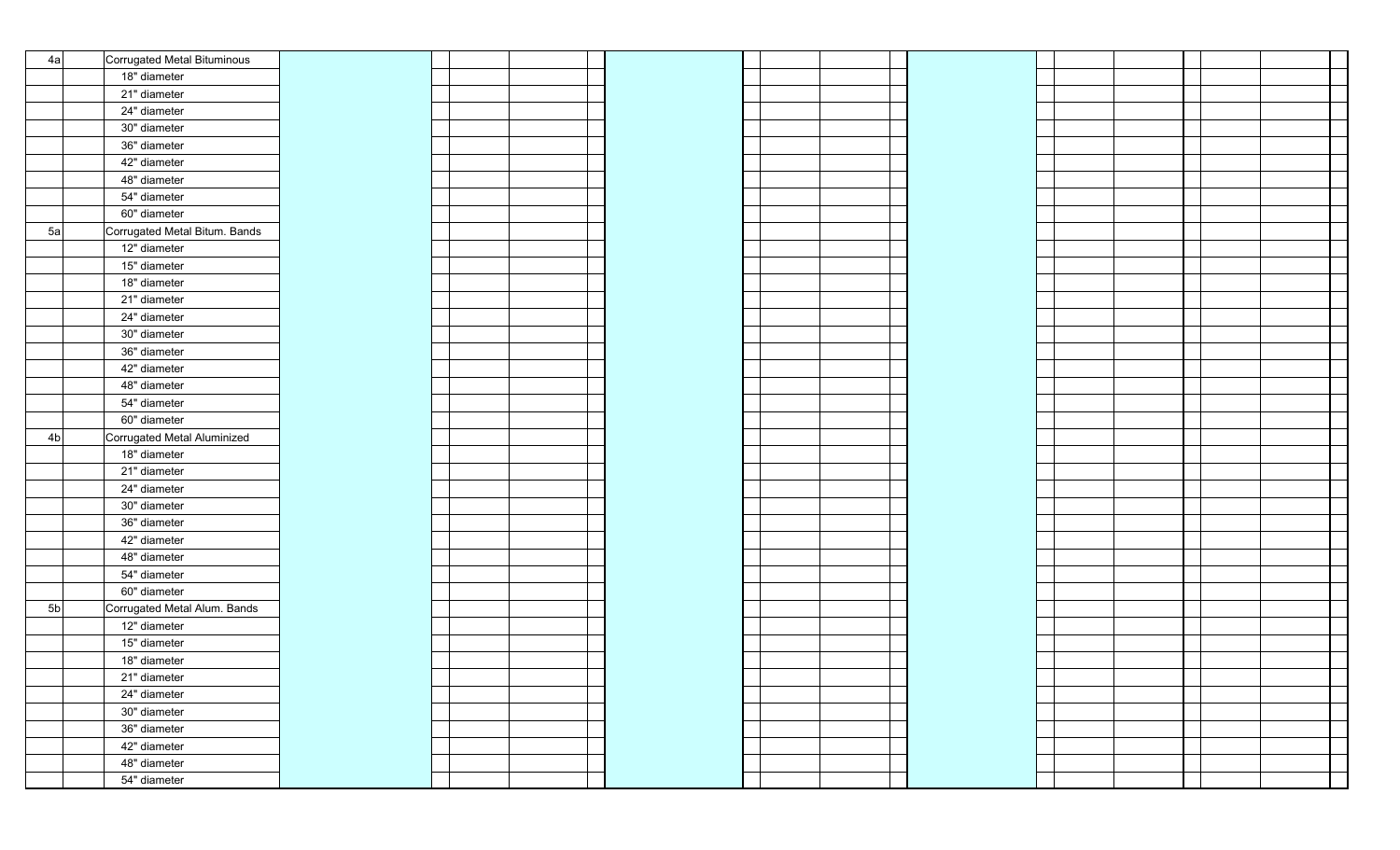|    | 60" diameter                     |                         |  |  |  |  |  |  |
|----|----------------------------------|-------------------------|--|--|--|--|--|--|
| 6  | Reinforced Elliptical 6' section |                         |  |  |  |  |  |  |
|    | 14" x 23"                        | 21.25<br>$\sqrt[6]{3}$  |  |  |  |  |  |  |
|    | 19" x 30"                        | 31.90<br>\$             |  |  |  |  |  |  |
|    | 24" x 38"                        | 45.70<br>\$             |  |  |  |  |  |  |
|    | 29" x 45"                        | 66.45<br>-\$            |  |  |  |  |  |  |
|    | 34" x 53"                        | 86.00                   |  |  |  |  |  |  |
|    | 38" x 60"                        | 106.25<br>\$            |  |  |  |  |  |  |
|    | 43" x 68"                        | 131.25<br>\$            |  |  |  |  |  |  |
|    | 48" x 76"                        |                         |  |  |  |  |  |  |
|    | 53" x 83"                        |                         |  |  |  |  |  |  |
|    | 58" x 91"                        |                         |  |  |  |  |  |  |
| -7 | Precast Box 6' section           |                         |  |  |  |  |  |  |
|    | $4' \times 3'$                   | 150.00<br>$\sqrt[6]{3}$ |  |  |  |  |  |  |
|    | $4' \times 4'$                   | 170.00<br>$\sqrt[6]{3}$ |  |  |  |  |  |  |
|    | $5' \times 3'$                   | 200.00<br>$\sqrt[6]{3}$ |  |  |  |  |  |  |
|    | $5' \times 4'$                   | 220.00<br>\$            |  |  |  |  |  |  |
|    | $5' \times 5'$                   | 250.00<br>\$            |  |  |  |  |  |  |
|    | $6' \times 3'$                   | 260.00<br>\$            |  |  |  |  |  |  |
|    | $6' \times 4'$                   | 250.00<br>-\$           |  |  |  |  |  |  |
|    | $6' \times 5'$                   | 270.00<br>-\$           |  |  |  |  |  |  |
|    | $6' \times 6'$                   | 290.00<br>-\$           |  |  |  |  |  |  |
|    | $7' \times 3'$                   | 250.00<br>-\$           |  |  |  |  |  |  |
|    | $7' \times 4'$                   | 270.00<br>-\$           |  |  |  |  |  |  |
|    | $7' \times 5'$                   | 290.00<br>-\$           |  |  |  |  |  |  |
|    | $8' \times 3'$                   | 300.00<br>-\$           |  |  |  |  |  |  |
|    | $8' \times 4'$                   | 320.00<br>-\$           |  |  |  |  |  |  |
|    | 10' x 10'                        | 511.00<br>-\$           |  |  |  |  |  |  |
|    | 11' x 9'                         | 565.00<br>-\$           |  |  |  |  |  |  |
|    | 11' x 11'                        | 625.00<br>-\$           |  |  |  |  |  |  |
|    | 12' x 9'                         | 600.00<br>$\sqrt[6]{3}$ |  |  |  |  |  |  |
|    | 12' x 12'                        | 800.00<br>$\sqrt[6]{3}$ |  |  |  |  |  |  |
|    | 13' x 12'                        | 830.00<br>$\sqrt[6]{3}$ |  |  |  |  |  |  |
| 8  | Ultra Flow Alum Pipe             |                         |  |  |  |  |  |  |
|    | 18"                              |                         |  |  |  |  |  |  |
|    | 21"                              |                         |  |  |  |  |  |  |
|    | 24"                              |                         |  |  |  |  |  |  |
|    | 30"                              |                         |  |  |  |  |  |  |
|    | 36"                              |                         |  |  |  |  |  |  |
|    | 42"                              |                         |  |  |  |  |  |  |
|    | 48"                              |                         |  |  |  |  |  |  |
|    | 54"                              |                         |  |  |  |  |  |  |
|    | 60"                              |                         |  |  |  |  |  |  |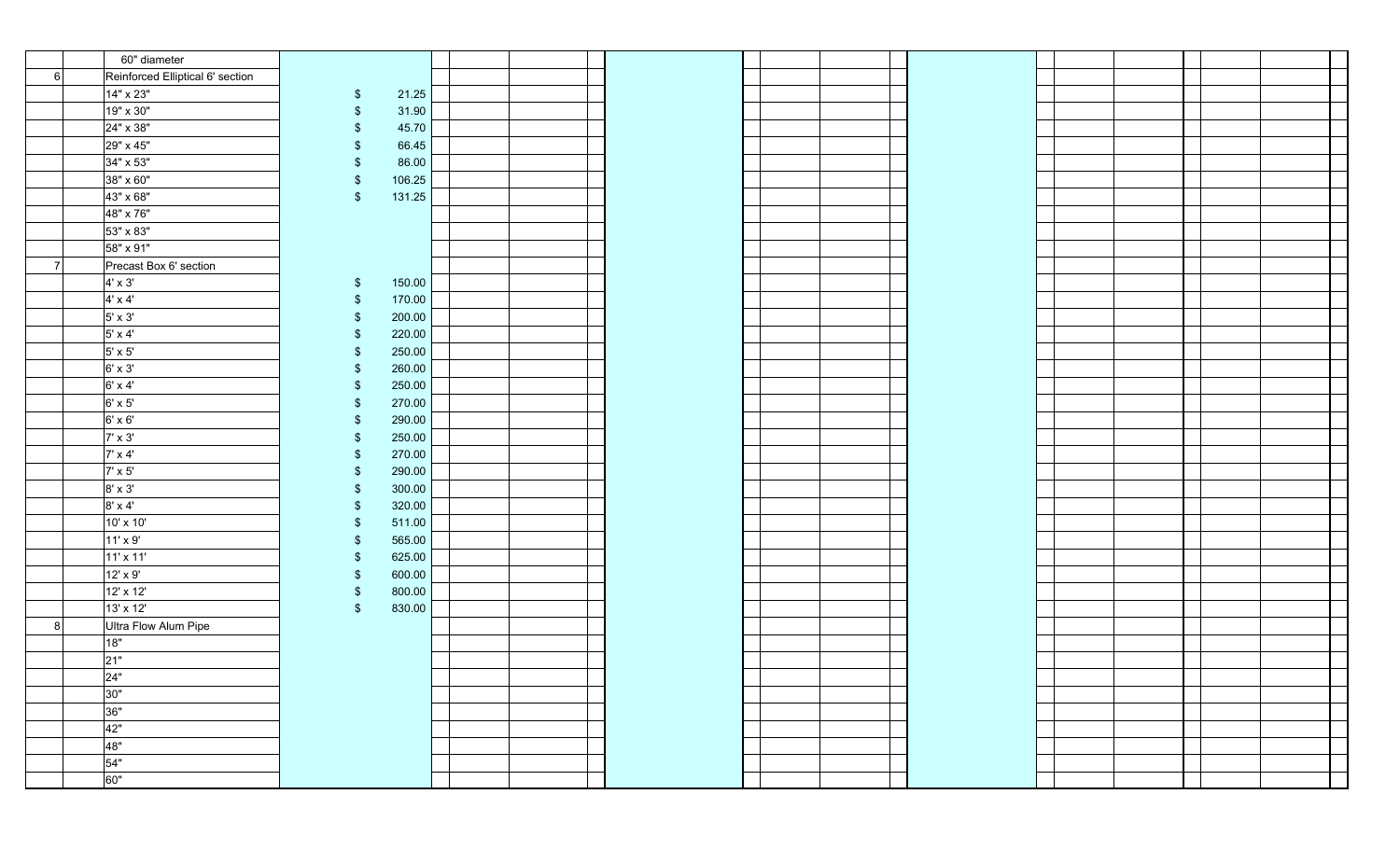| 9               | Bands for Ultra Flow Alum Pipe |  |  |  |  |  |  |
|-----------------|--------------------------------|--|--|--|--|--|--|
|                 | 18"                            |  |  |  |  |  |  |
|                 | $21"$                          |  |  |  |  |  |  |
|                 | 24"                            |  |  |  |  |  |  |
|                 | 30"                            |  |  |  |  |  |  |
|                 | 36"                            |  |  |  |  |  |  |
|                 | 42"                            |  |  |  |  |  |  |
|                 | 48"                            |  |  |  |  |  |  |
|                 | 54"                            |  |  |  |  |  |  |
|                 | 60"                            |  |  |  |  |  |  |
| 10              | Ultra Flow Alum Arch Pipe      |  |  |  |  |  |  |
|                 | 20" x 16"                      |  |  |  |  |  |  |
|                 | 23" x 19"                      |  |  |  |  |  |  |
|                 | 27" x 21"                      |  |  |  |  |  |  |
|                 | 33" x 26"                      |  |  |  |  |  |  |
|                 | 40" x 31"                      |  |  |  |  |  |  |
|                 | 46" x 36"                      |  |  |  |  |  |  |
|                 | 53" x 41"                      |  |  |  |  |  |  |
|                 | 60" x 46"                      |  |  |  |  |  |  |
|                 | 66" x 51"                      |  |  |  |  |  |  |
|                 | 73" x 55"                      |  |  |  |  |  |  |
|                 | 81" x 59'                      |  |  |  |  |  |  |
| 11a             | Corrugated Metal Arch Bitum.   |  |  |  |  |  |  |
|                 | 17" x 13"                      |  |  |  |  |  |  |
|                 | 21" x 15"                      |  |  |  |  |  |  |
|                 | 24" x 18"                      |  |  |  |  |  |  |
|                 | 28" x 20"                      |  |  |  |  |  |  |
|                 | 35" x 24"                      |  |  |  |  |  |  |
|                 | 42" x 29"                      |  |  |  |  |  |  |
|                 | 49" x 33"                      |  |  |  |  |  |  |
|                 | 57" x 38"                      |  |  |  |  |  |  |
|                 | 60" x 46"                      |  |  |  |  |  |  |
|                 | 66" x 51"                      |  |  |  |  |  |  |
|                 | 73" x 55"                      |  |  |  |  |  |  |
|                 | 81" x 59'                      |  |  |  |  |  |  |
| 11 <sub>b</sub> | Corrugated Metal Arch Alum     |  |  |  |  |  |  |
|                 | $17" \times 13"$               |  |  |  |  |  |  |
|                 | 21" x 15"                      |  |  |  |  |  |  |
|                 | 24" x 18"                      |  |  |  |  |  |  |
|                 | 28" x 20"                      |  |  |  |  |  |  |
|                 | 35" x 24"                      |  |  |  |  |  |  |
|                 | 42" x 29"                      |  |  |  |  |  |  |
|                 | 49" x 33"                      |  |  |  |  |  |  |